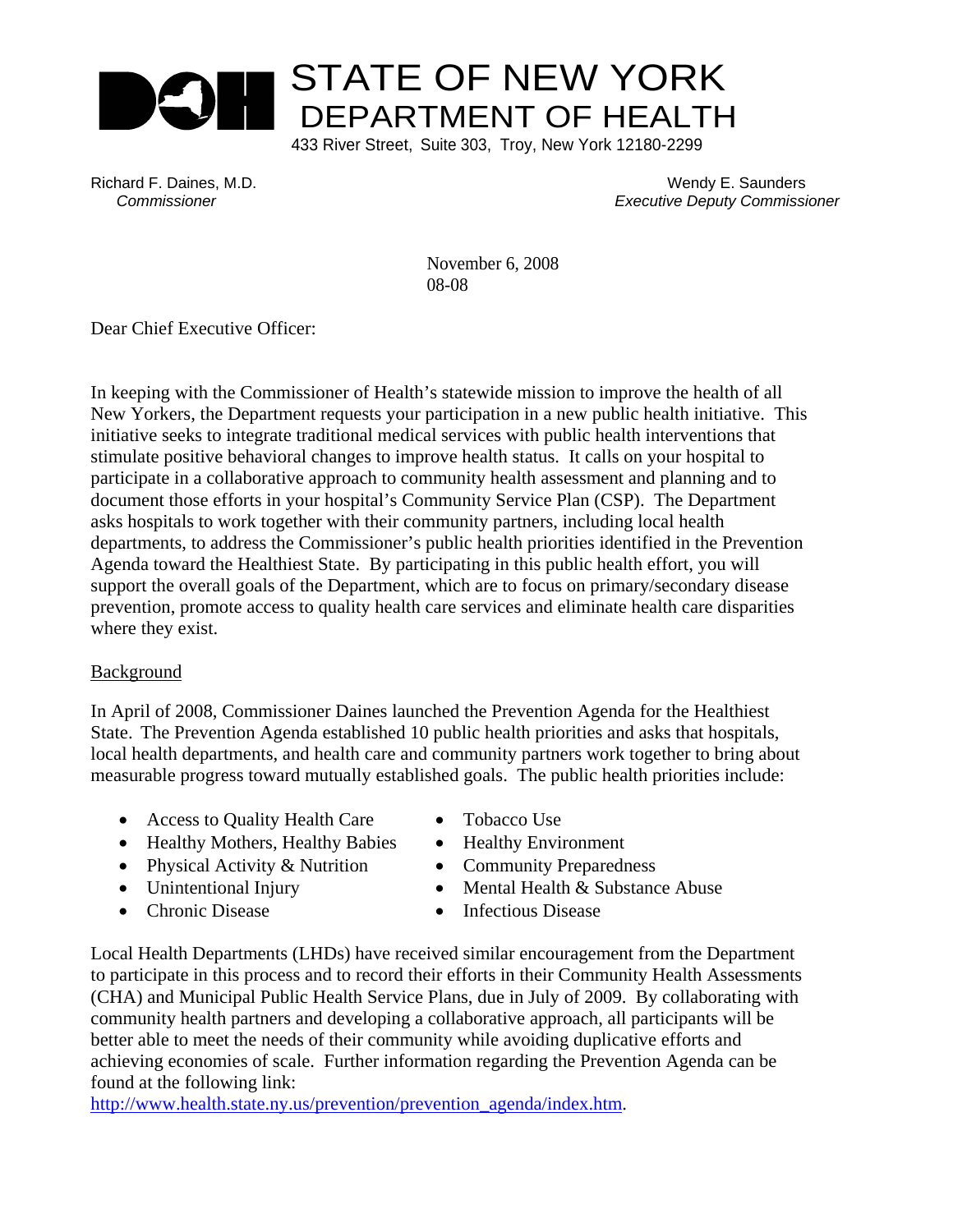#### Community Service Plan

The comprehensive 3-year CSP will be due on September 15, 2009. The Department has revised the content of the 3-year plan in accordance with Attachment 1 of this letter. The CSP should reflect the collaborative process between each hospital, LHD(s) and other community partners. The CSP should also explain the strategies that will address the selected health priorities and list the overall goals of this collaborative process. The subsequent annual report submissions in 2010 and 2011 will ask for updates on the progress toward the overall goals.

Dissemination of CSP information to the public is a vital part of the CSP mission. The Department recommends that hospitals disseminate a written summary of the CSP to the public and encourages hospitals to post information to their organizations's website so that it is readily accessible by the public. Hospitals must be sure to include pertinent financial data that demonstrates its current and future commitment to public health programs and financial assistance in the written summary developed for the public.

In addition, the Department is moving toward electronic submission of the CSP and expects that this function will be operational for the September 2009 submission. Further information about electronic reporting will be provided closer to the submission deadline.

Please refer to Attachment 2 for answers to some frequently asked questions. In addition, you may contact Ruth Leslie of the Division of Certification and Surveillance at 518-402-1003 or RWL01@health.state.ny.us. Thank you for your anticipated cooperation with this important initiative.

Sincerely,

Mary Ellen Hennessy Deputy Director Division of Certification and Surveillance

**Attachments**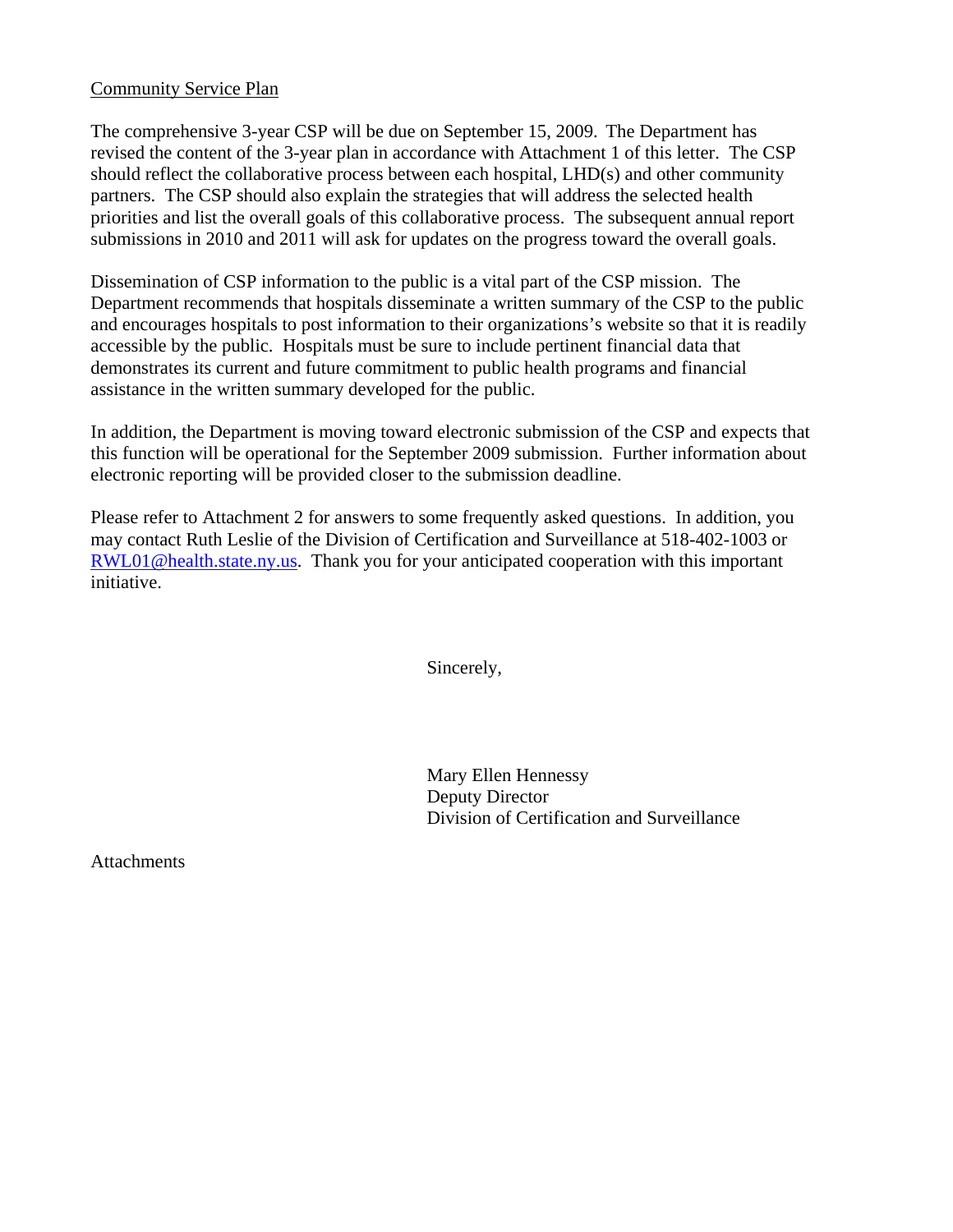# **Attachment 1 Comprehensive 3-Year Plan Format**

**The format of the Community Service Plan (CSP) has changed as outlined below. While some elements remain the same, other sections have been added and/or revised. The Department expects that CSPs will be submitted electronically for the September 15, 2009 deadline. Information about how to submit will follow at a later date.**

#### **1. Mission Statement**

Reaffirm the hospital's mission statement that identifies commitment to the community it serves. Indicate if there have been no changes to the mission statement in this section

## **2. Service area**

Define the area the hospital uses for community/local health planning for the purposes of the Community Service Plan (CSP). Please include the method used to determine the service area e.g. zip codes, census data, etc.

# **3. Public Participation**

Public Participation is an important aspect of the CSP. In demonstration of public involvement in this process, hospitals must provide a brief summary statement that:

- Identifies the participants involved in assessing community health needs, e.g. community-based organizations; other health care providers such as community health centers, family planning clinics, physician groups, and home care agencies; facility advisory boards and the public.
- Includes the dates and a brief description of the outcomes of the public input process including any discussion of barriers or gaps in service.
- Describes how public notification of these sessions was accomplished.

# **4. Assessment of Public Health Priorities**

- Hospitals are considered co-conveners of the community assessment process with the LHDs with which they work most closely. Hospitals, LHDs and other community partners (community-based organizations, health care providers, and consumers, etc.) should form a partnership to share and analyze data to identify the 2 to 3 Prevention Agenda priorities. This section must describe the criteria by which the priorities were selected, including how data were used to target a community or a segment of the community.
- Describe whether the priorities selected represent new community initiatives or existing programs that will be supplemented by input and support from community partners.
- For all hospital public health programs considered in the assessment process, including the 2 to 3 Prevention Agenda priorities, provide a description of their scope, objectives and accomplishments.

# **5. Three Year Plan of Action**

For the Public Health Priorities identified in Section 4, including the 2 to 3 Prevention Agenda priorities, describe the strategies proposed to address them: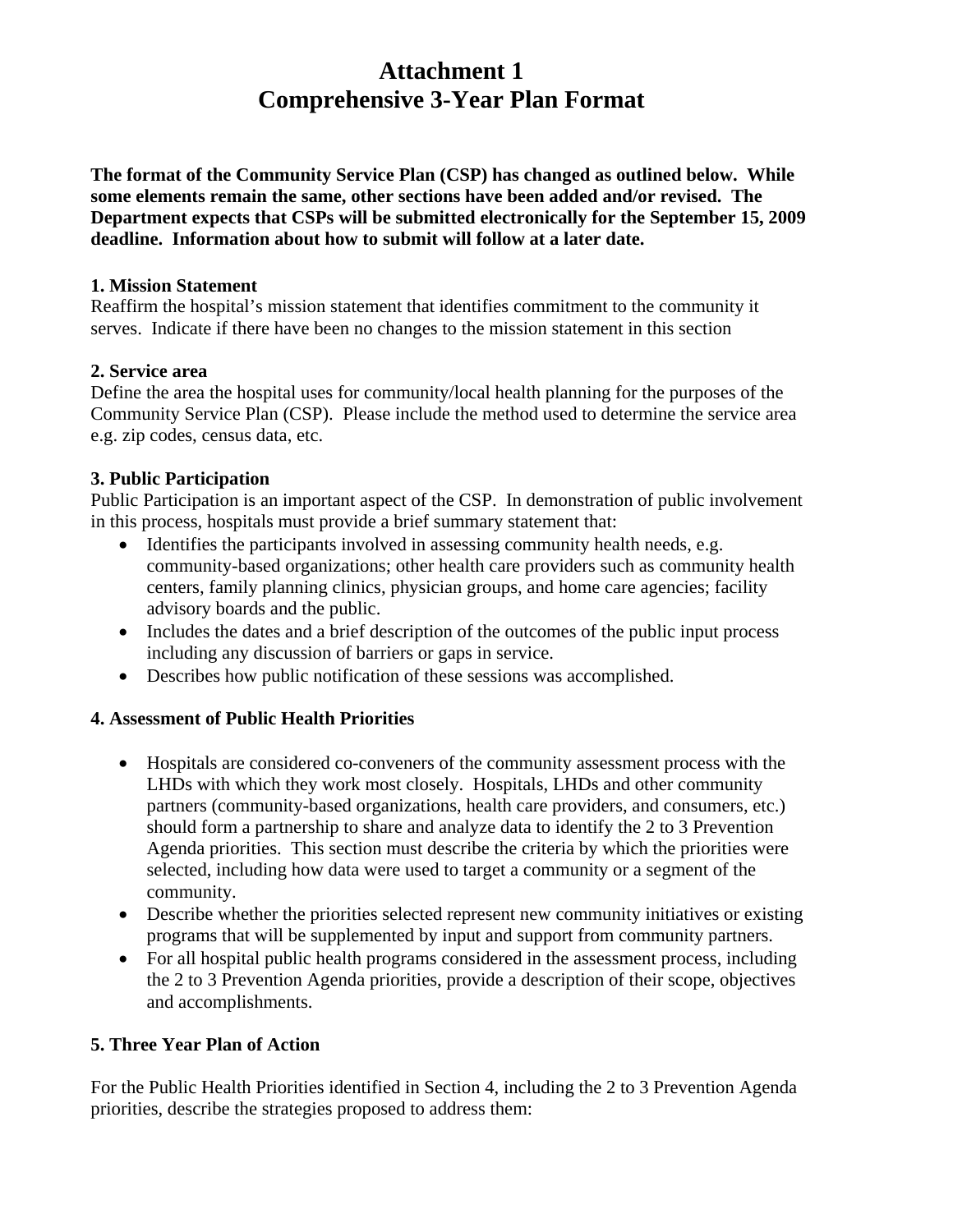- whether they are new or existing priorities;
- how they may be addressed by the hospital and community partners and by whom, e.g., a service or program will be implemented within the hospital, a community health center or local health department clinic, an educational effort will be undertaken by local schools, businesses, or health department(s). Prevention Agenda priorities should be addressed jointly with other community partners performing services or activities within their scope or mission. In the case of hospital public health programs falling outside the Prevention Agenda priorities, the hospital does not need to implement a collaborative approach to address the issue.
- the overall goals of the strategies, how the goals will be measured for effectiveness and how these current strategies may be modified to include on-going input and support from the hospital's community partners.

## **6. Financial Aid Program**

Describe the hospital's successes and challenges related to the provision of financial aid in accordance with Public Health Law  $2807(k)$  (9-a). Do not include the summary of the hospital's policy or financial data required by Exhibit 50 of the ICR; rather discuss general accomplishments, process improvements and/or best practices related to the hospital's financial aid program.

#### **7. Changes Impacting Community Health/ Provision of Charity Care/Access to Services**

Describe any changes to the hospital's operation or financial situation that impacts the care of the community, financial assistance and/or access to health care. This could include, but is not limited to, impending mergers, increasing financial constraints, and key personnel turn over.

#### **8. Dissemination of the Report to the Public**

A key element of the Community Service Plan is the dissemination of pertinent information regarding a hospital's public health programs and availability of financial assistance to the public. The Department recommends that hospitals disseminate a written summary of the CSP and encourages hospitals to post information to their websites so that it is readily accessible by the public. Hospitals must be sure to include pertinent financial data that demonstrates its current and future commitment to public health programs and financial assistance in the written summary developed for the public.

#### **9. Financial statement**

The Department of Health will not require a separate financial statement to be submitted as part of the Community Service Plan. Financial data already reported to the Department through the Institutional Cost Report (ICR) will satisfy the statutory requirement.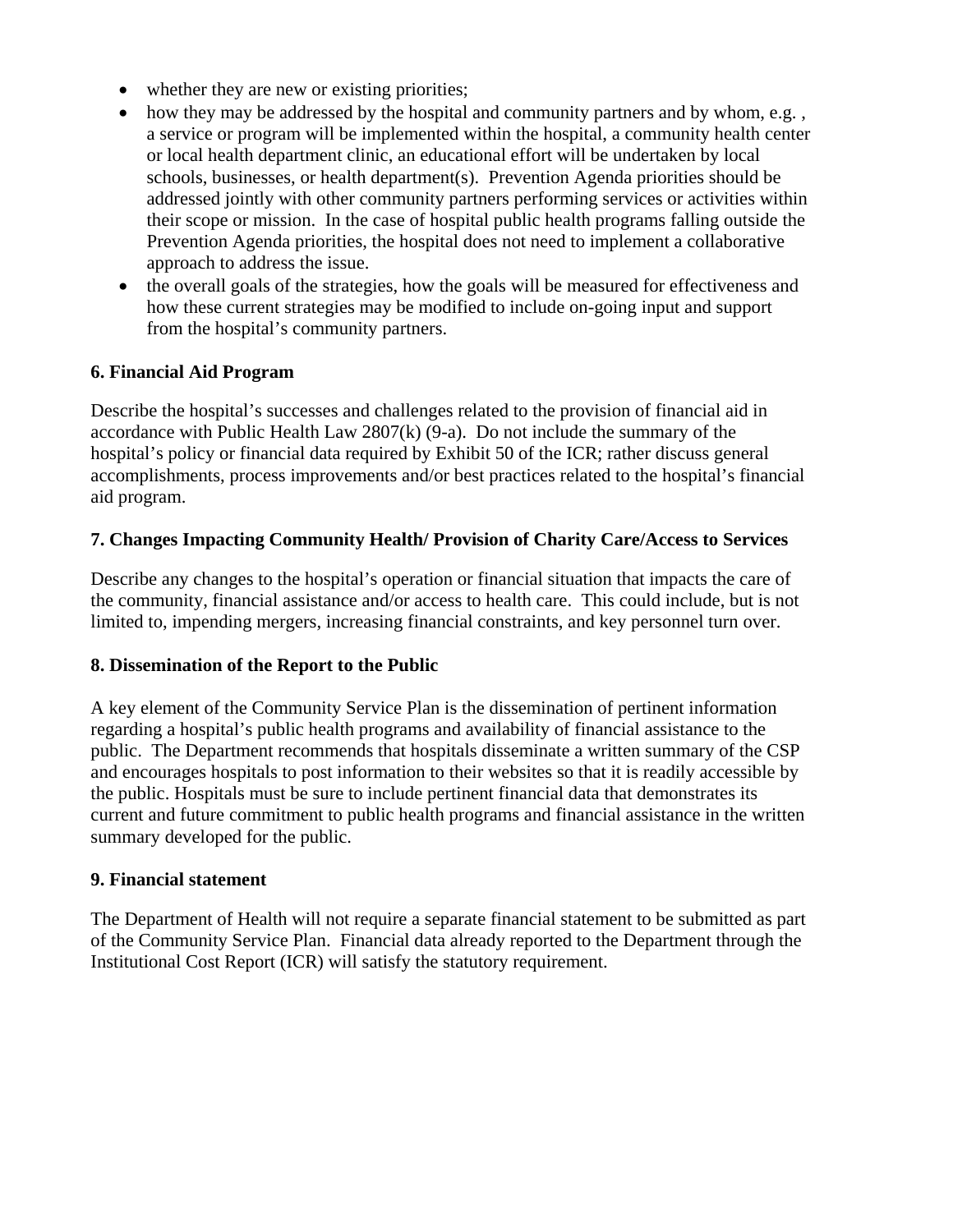# **Attachment 2 Community Service Plan Question and Answer Document**

## **Q: What are the Department's expectations of hospitals in the first year of this community partnership?**

A: While this type of public health collaboration has been ongoing in some areas of the state for many years, this is a new initiative for many hospitals and community partners. As with any new initiative, the Department expects there to be successes and challenges that will arise from this process. The best practices and barriers that emerge as all participants gain experience will be valuable tools for improvement as we move the Prevention Agenda forward.

## **Q: What if a hospital is only able to choose 1 of the Commissioner's priorities, instead of the 2 or 3 that is recommended?**

A: The Department strongly encourages hospitals to participate in this collaborative process and select 2 or 3 of the Commissioner's priorities. The community partnership should be able to identify 2 to 3 priorities that fall within the mission of each hospital and their community partners.

## **Q: If a hospital serves many counties, is it the Department's expectation that the hospital will partner with multiple County Health Departments?**

A: The Department recognizes that it may be difficult for hospitals to partner with all the potential counties in assessing the needs of the community. Hospitals and LHDs should discuss ways to analyze data and establish a way to work together on the assessment and planning processes for their mutual benefit. A hospital may want to consider partnering with the LHD for the county where a majority of the hospital's patients reside or with a particular LHD to address a priority that affects residents of that county. Alternatively, hospitals can consider a regional planning approach to address the selected priorities. To the extent possible, this kind of decision should involve all of the LHDs related to the hospital.

## **Q: Does this new process shift the responsibility for improving the health care of the community to the hospital alone?**

A: No. This initiative is not intended to shift responsibility to any single entity. This collaborative effort is intended to involve many entities to assess, plan, implement and monitor strategies to address public health needs. We anticipate that LHDs and hospitals act as coconveners of the community assessment and planning process and that the CSP and CHA reflect collaboration between community partners.

## **Q: What happens if a hospital does not collaborate with community partners to address Prevention Agenda priorities?**

A: Hospitals are currently required to solicit the views of the community and receive input on service priorities in accordance with PHL Section 2803-l. With this new initiative, the